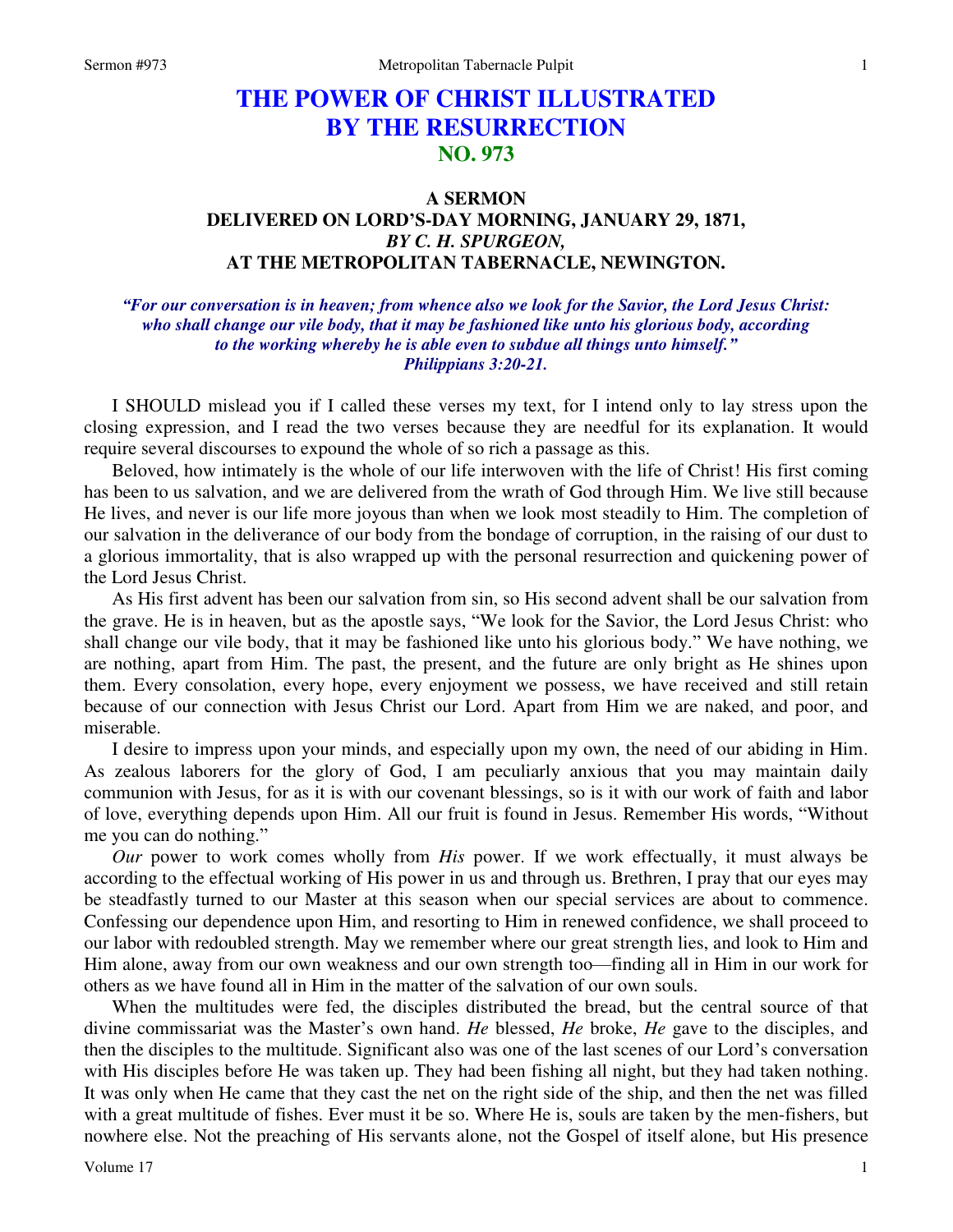with His servants is the secret of success. "The Lord working with them," His cooperating presence in the Gospel, this is it which makes it "the power of God unto salvation."

Lift up your eyes then, my brethren, confederate with us for the spread of the Redeemer's kingdom, to the Savior, the Lord Jesus, who is the Captain of our salvation, through whom and by whom all things shall be wrought to the honor of God, but without whom the most ardent desires and the most energetic efforts must most certainly fail. I have selected this text with no less a design than this—that every eye may by it be turned to the omnipotent Savior before we enter upon the hallowed engagements which await us.

In the text notice, first of all, *the marvel to be worked by our Lord at His coming*. And then gather from it, in the second place, helps to the consideration of *the power which is now at this time proceeding from Him and treasured in Him*. And then, thirdly, *contemplate the work which we desire to see accomplished*, and which we believe will be accomplished on the ground of the power resident in our Lord.

**I.** First, we have to ask you to CONSIDER BELIEVINGLY THE MARVEL WHICH IS TO BE WROUGHT BY OUR LORD AT HIS COMING.

When He shall come a second time, He will change our vile body and fashion it like unto His glorious body. What a marvelous change! How great the transformation! How high the ascent! Our body in its present state is called in our translation a "vile body," but if we translate the Greek more literally, it is much more expressive, for there we find this corporeal frame called "the body of our humiliation." Not "this humble body". That is hardly the meaning. But the body in which our humiliation is manifested and enclosed.

This body of our humiliation our Lord will transform until it is like unto His own. Here read not alone "His glorious body," for that is not the most literal translation, but "the body of his glory". The body in which He enjoys and reveals His glory. Our Savior had a body here in humiliation. That body was like ours in all respects except that it could see no corruption, for it was undefiled with sin. That body in which our Lord wept, and sweat great drops of blood, and yielded up His spirit, was the body of His humiliation.

He rose again from the dead, and He rose in the same body which ascended up into heaven, but He concealed its glory to a very great extent, otherwise He had been too bright to be seen of mortal eyes. Only when He passed the cloud, and was received out of sight, did the full glory of His body shine forth to ravish the eyes of angels and of glorified spirits. Then was it that His countenance became as the sun shining in its strength.

Now, beloved, whatever the body of Jesus may be in His glory, our present body which is now in its humiliation is to be conformed unto it. Jesus is the standard of man in glory. "We shall be like him, for we shall see him as he is." Here we dwell in this body of our humiliation, but it shall undergo a change. "In a moment, in the twinkling of an eye, at the last trump: for the trumpet shall sound, and the dead shall be raised incorruptible, and we shall be changed." Then shall we come into our glory, and our body being made suitable to the glory state, shall be fitly called the body of glory.

We need not curiously pry into the details of the change, nor attempt to define all the differences between the two estates of our body, for "it does not yet appear what we shall be," and we may be content to leave much to be made known to us hereafter. Yet though we see through a glass darkly, we nevertheless do see something, and would not shut our eyes to that little. We know not yet as we are known, but we do know in part, and that part knowledge is precious.

The gates have been ajar at times, and men have looked a while, and beheld and wondered. Three times, at least, human eyes have seen something of the body of glory. The face of Moses, when he came down from the mount, shone so that those who gathered around him could not look thereon, and he had to cover it with a veil. In that lustrous face of the man who had been forty days in high communion with God, you behold some gleams of the brightness of glorified manhood.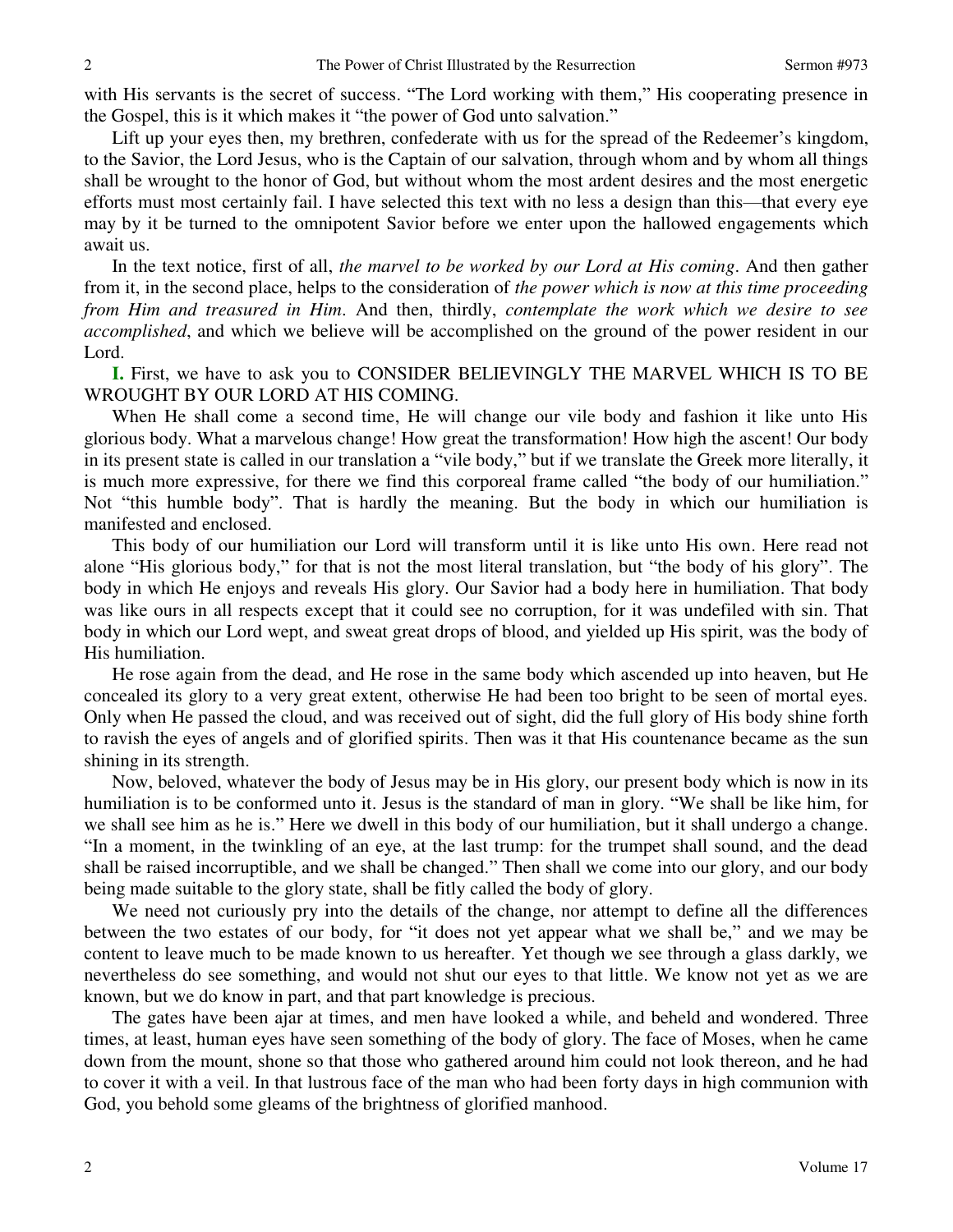Our Lord made a yet clearer manifestation of the glorious body when He was transfigured in the presence of the three disciples. When His garments became bright and glistering, whiter than any fuller could make them, and He Himself was all aglow with glory, His disciples saw and marvelled. The face of Stephen is a third window as it were through which we may look at the glory to be revealed, for even his enemies as they gazed upon the martyr in his confession of Christ, saw his face as it had been the face of an angel. Those three transient gleams of the morning light may serve as tokens to us to help us to form some faint idea of what the body of the glory of Christ and the body of our own glory will be.

Turning to that marvelous passage in Corinthians, wherein the veil seems to be more uplifted than it ever had been before or since, we learn a few particulars worthy to be rehearsed. The body while here below is corruptible, subject to decay. It gradually becomes weak through old age, at last it yields to the blows of death, falls into the ground, and becomes the food of worms.

But the new body shall be incorruptible. It shall not be subject to any process of disease, decay, or decline, and it shall never, through the lapse of ages, yield to the force of death. For the immortal spirit it shall be the immortal companion. There are no graves in heaven, no knell ever saddened the New Jerusalem. The body here is weak. The apostle says, "It is sown in weakness." It is subject to all sorts of infirmities in life, and in death loses all strength. It is weak to perform our own will, weaker still to perform the heavenly will. It is weak to do and weak to suffer, but it is to be "raised in power, all infirmity being completely removed." How far this power will be physical and how far spiritual we need not speculate. Where the material ends and the spiritual begins we need not define. We shall be as the angels, and we have found no difficulty in believing that these pure spirits "excel in strength," nor in understanding Peter when he says that angels are "greater in power and might." Our body shall be "raised in power."

Here, too, the body is a natural or soulish body—a body fit for the soul, for the lowest faculties of our mental nature. But according to the apostle in the Corinthians, it is to be raised a spiritual body, adapted to the noblest portion of our nature, suitable to be the dwelling place and the instrument of our new-born grace-given life. This body at present is no assistance to the spirit of prayer or praise. It rather hinders than helps us in spiritual exercises. Often the spirit truly is willing, but the flesh is weak. We sleep when we ought to watch, and faint when we should pursue. Even its joys as well as its sorrows tend to distract devotion.

But when this body shall be transformed, it shall be a body suitable for the highest aspirations of our perfected and glorified humanity—a spiritual body like unto the body of the glory of Christ. Here the body is sinful, its members have been instruments of unrighteousness. It is true that our body is the temple of the Holy Ghost, but alas! there are traces about it of the time when it was a den of thieves. The spots and wrinkles of sin are not yet removed. Its materialism is not yet so refined as to be assistance to the Spirit. It gravitates downwards, and it has a bias from the right line, but it awaits the last change, and then it shall be perfectly sinless, as alabaster white and pure, upon which stain of sin did never come. Like the newly driven snow, immaculately chaste. "As we have borne the image of the earthy, we shall also bear the image of the heavenly."

Being sinless, the body when it shall be raised again shall be painless. Who can count the number of our pains while in this present house of clay? Truly we who are in this tabernacle do groan. Does it not sometimes appear to the children of sickness as if this body was fashioned with a view to suffering. As if all its nerves, sinews, veins, pulses, vessels, and valves were parts of a curious instrument upon which every note of the entire gamut of pain might be produced? Patience, you who linger in this shattered tenement, a house not made with hands awaits you. Up yonder no sorrow and sighing are met with. The chastising rod will fall no longer when the faultiness is altogether removed.

As the new body will be without pain, so will it be superior to weariness. The glory-body will not yield to faintness, nor fail through languor. Is it not implied that the spiritual body does not need to sleep, when we read that they serve God day and night in His temple?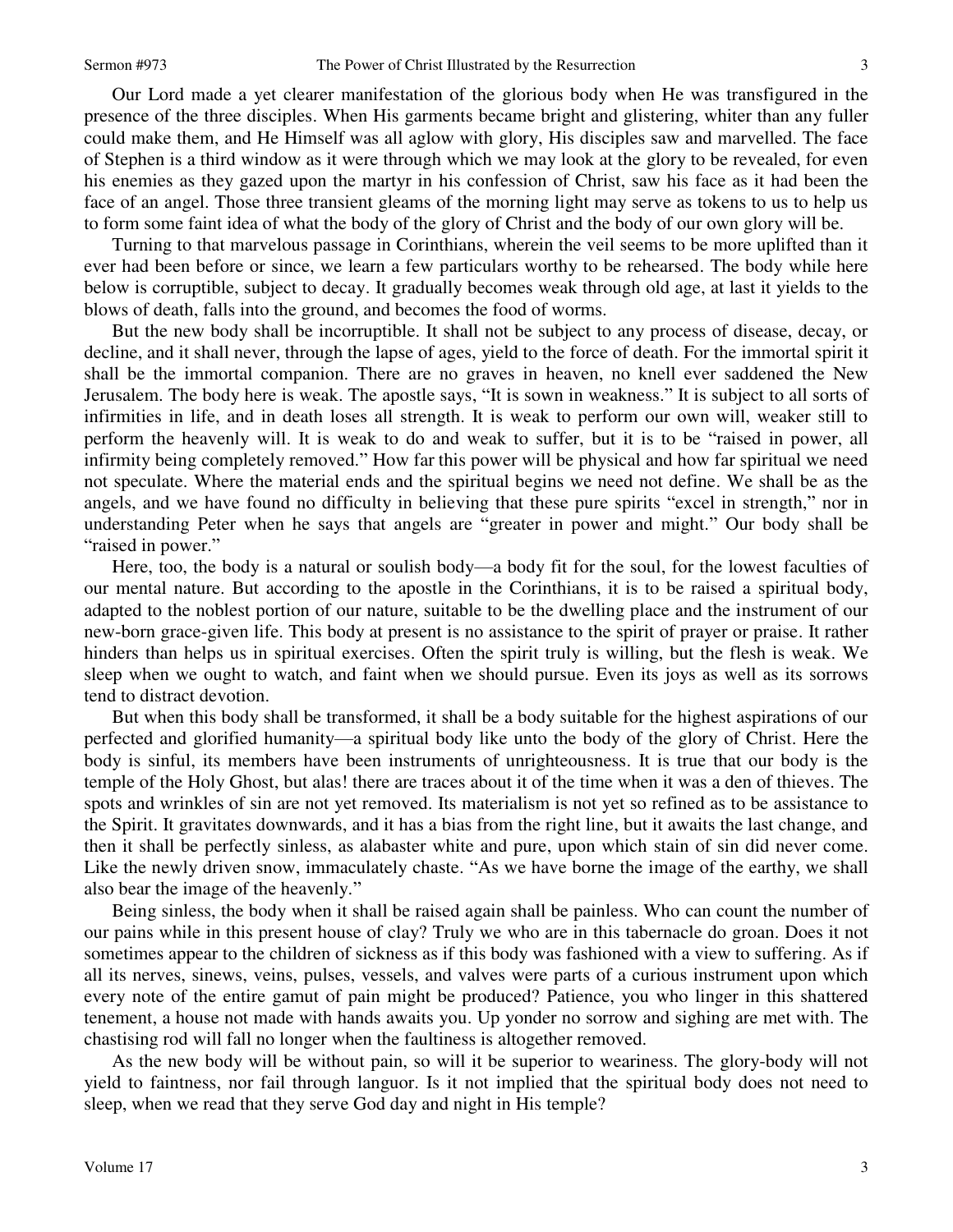In a word, the bodies of the saints, like the body of Christ, will be perfect. There shall be nothing lacking and nothing faulty. If saints die in the feebleness of age, they shall not rise thus. Or if they have lost a sense or a limb, or are halt or maimed, they shall not be so in heaven, for as to body and soul, "they are without fault before the throne of God." "We shall be like Him," is true of all the saints, and hence none will be otherwise than fair, and beautiful, and perfect. The righteous shall be like Christ, of whom it is still true that not a bone of Him shall be broken, so not a part of our body after its change shall be bruised, battered, or otherwise than perfect.

Put all this together, brethren, and what a stretch it is from this vile body to the glorious body which shall be! Yet when Christ comes, this miracle of miracles shall be wrought in the twinkling of an eye. Heap up epithets descriptive of the vileness of this body, think of it in all its weakness, infirmity, sin, and liability to death. Then admire our Lord's body in all its holiness, happiness, purity, perfection, and immortality, and know assuredly that at Christ's coming this change shall take place upon every one of the elect of God. All believers shall undergo this marvelous transformation in a moment.

Behold and wonder! Imagine that the change should occur to you now. What a display of power! My imagination is not able to give you a picture of the transformation, but those who will be alive and remain at the coming of the Son of God will undergo it and so enter glory without death. "For this corruptible must put on incorruption, and this mortal must put on immortality," and therefore the bodies of living believers shall in the twinkling of an eye pass from the one state into the other. They shall be transformed from the vile to the glorious, from the state of humiliation into the state of glory, by the power of the coming Savior.

The miracle is amazing if you view it as occurring to those who shall be alive when Christ comes. Reflect, however, that a very large number of the saints, when the Lord shall appear a second time, will already be in their graves. Some of these will have been buried long enough to have become corrupt. If you could remove the mold and break open the coffin-lid, what would you find but foulness and putrefaction? But those moldering relics are the body of the saint's humiliation, and that very body is to be transformed into the likeness of Christ's glorious body. Admire the miracle as you survey the mighty change! Look down into the loathsome tomb, and if you can endure it, gaze upon the putrid mass. This, even this, is to be transformed into Christ's likeness. What a work is this! And what a Savior is He who shall achieve it!

Go a little further. Many of those whom Christ will thus raise will have been buried so long that all trace of them will have disappeared. They will have melted back into the common dust of earth, so that if their bones were searched for not a vestige of them could be found, nor could the keenest searcher after human remains detect a single particle. They have slept in quiet through long ages in their lonely graves, till they have become absorbed into the soil as part and parcel of mother earth. No, there is not a bone, nor a piece of a bone left. Their bodies are as much one with earth as the drop of rain which fell upon the wave is one with the sea, yet shall they be raised. The trumpet call shall fetch them back from the dust with which they have mingled, and dust to dust, bone to bone, the anatomy shall be rebuilt, and then refashioned. Does your wonder grow? Does not your faith accept with joy the marvel, and yet feel it to be a marvel none the less?

Son of man, I will lead you into an inner chamber fuller of wonder yet. There are many thousands of God's people to whom a quiet slumber in the grave was denied. They were cut off by martyrdom, were sawn asunder, or cast to the dogs. Tens of thousands of the precious bodies of the saints have perished by fire, their limbs have been blown in clouds of smoke to the four winds of heaven, and even the handful of ashes which remained at the foot of the stake, their relentless persecutors have thrown into rivers to be carried to the ocean and divided to every shore.

Some of the children of the resurrection were devoured by wild beasts in the Roman amphitheaters or left a prey to buzzards and ravens on the gibbet. In all sorts of ways have the saints' bodies been hacked and hewn, and as a consequence, the particles of those bodies have no doubt been absorbed into various vegetable growths and having been eaten by animals have mingled with the flesh of beasts. But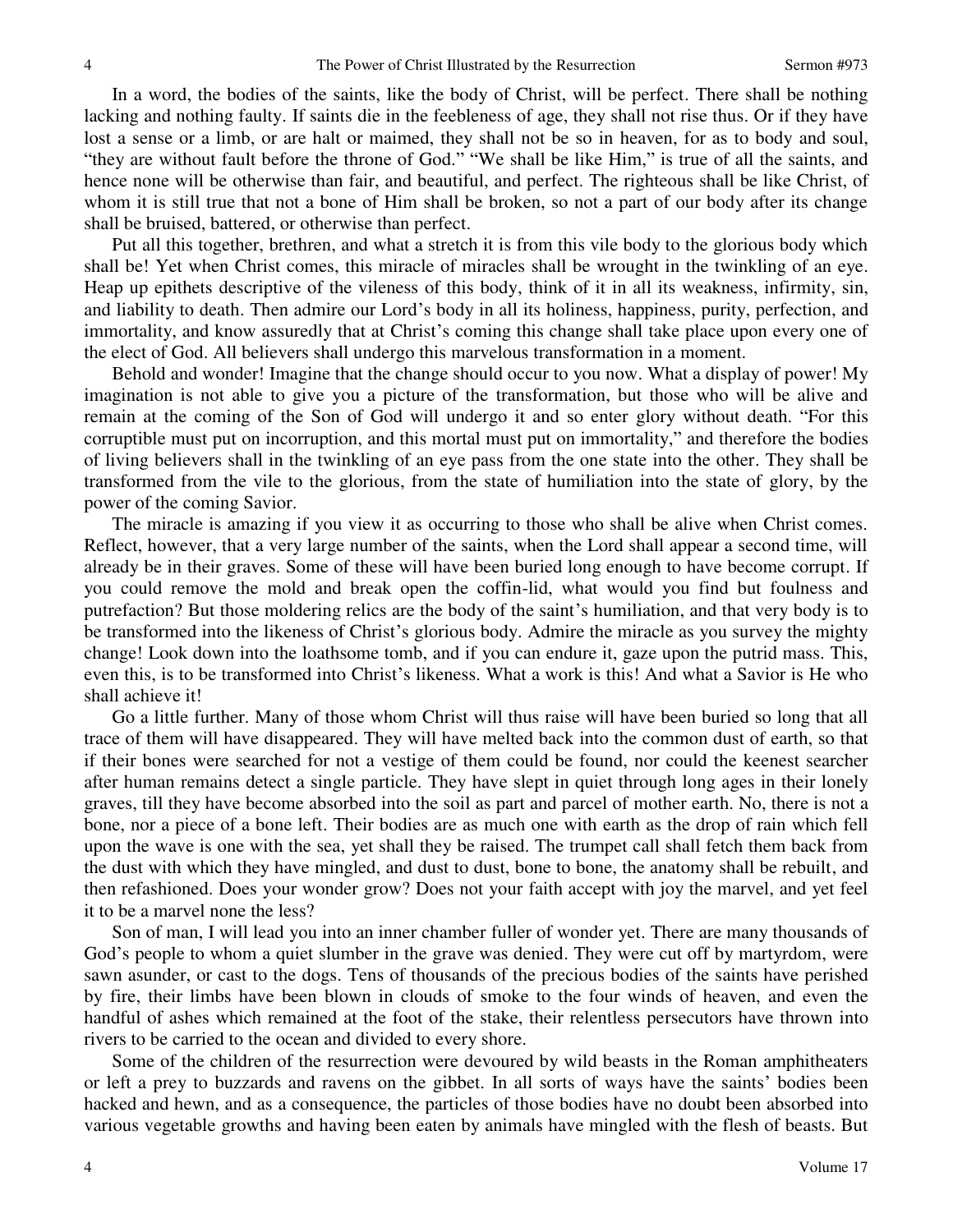what of that? "What of that?" say you, how can these bodies be refashioned? By what possibility can the selfsame bodies be raised again? I answer it needs a miracle to make any of these dry bones live, and a miracle being granted, impossibility vanishes. He who formed each atom from nothing can gather each particle again from confusion. The omniscient Lord of providence tracks each molecule of matter and knows its position and history as a shepherd knows his sheep. And if it be needful to constitute the identity of the body, to regather every atom, He can do it.

It may not, however, be necessary at all, and I do not assert that it will be, for there may be a true identity without sameness of material. Even as this, my body, is the same as that in which I lived twenty years ago, yet in all probability there is not a grain of the same matter in it. God is able then to cause that the same body which on earth we wear in our humiliation, which we call a vile body, shall be fashioned like unto Christ's body. No difficulties, however stern, that can be suggested from science or physical law, shall for a single instant stand in the way of the accomplishment of this transformation by Christ the King.

What marvels rise before me! Indeed, it needs faith, and we thank God we have it. The resurrection of Christ has forever settled in our minds, beyond all controversy, the resurrection of all who are in Him. "For if we believe Jesus died and rose again, even so them also which sleep in Jesus will God bring with him." Still it is a marvel of marvels, a miracle which needs the fullness of the deity. Of whom but God, very God of very God, could it be said that He shall change our bodies, and make them like unto His glorious body?

I know how feebly I have spoken upon this sublime subject, but I am not altogether regretful of that, for I do not wish to fix your thoughts on my words for a single moment. I only desire your minds to grasp and grapple with the great thought of the power of Christ, by which He shall raise and change the bodies of the saints.

**II.** We will now pass on. Here is the point we aim at. Consider, in the second place, that THIS POWER WHICH IS TO RAISE THE DEAD IS RESIDENT IN CHRIST AT THIS MOMENT.

So says the text, "According to the working whereby *he is able* to subdue all things unto himself." It is not some new power which Christ will take to Himself in the latter days and then for the first time display, but the power which will arouse the dead is the same power which is in Him at this moment, which is going forth from Him at this instant in the midst of His church and among the sons of men. I call your attention to this and invite you to follow the track of the text.

First notice that all the power by which the last transformation will be wrought is ascribed to our Lord Jesus Christ now *as the Savior*. "We look for the Savior, the Lord Jesus." When Christ raises the dead, it will be as a Savior, and it is precisely in that capacity that we need the exercise of His power at this moment. Fix this, my brethren, in your hearts. We are seeking the salvation of men, and we are not seeking a hopeless thing, for Jesus Christ is able, as a Savior, to subdue all things to Himself. So the text expressly tells us. It does not merely say that as a raiser of the dead He is able to subdue all things, but as the Savior, the Lord Jesus Christ. His titles are expressly given. He is set forth to us as the Lord, the Savior, the Anointed, and in that capacity is said to be able to subdue all things to Himself. Happy tidings for us!

My brethren, how large may our prayers be for the conversion of the sons of men, how great our expectations, how confident our efforts! Nothing is too hard for our Lord Jesus Christ. Nothing in the way of saving work is beyond His power. If as a Savior He wakes the dead in the years to come, He can quicken the spiritually dead even now. These crowds of dead souls around us in this area and in these galleries, He can awaken by His quickening voice and living Spirit. The resurrection is to be according to the working of His mighty power, and that same energy is in operation now.

In its fullness the power dwells in Him, let us stir Him up, let us cry unto Him mightily, and give Him no rest till He put forth that selfsame power now. Think not, my brethren, that this would be extraordinary and unusual. Your own conversion, if you have truly been raised from your spiritual death, was by the same power that we desire to see exerted upon others. Your own regeneration was indeed as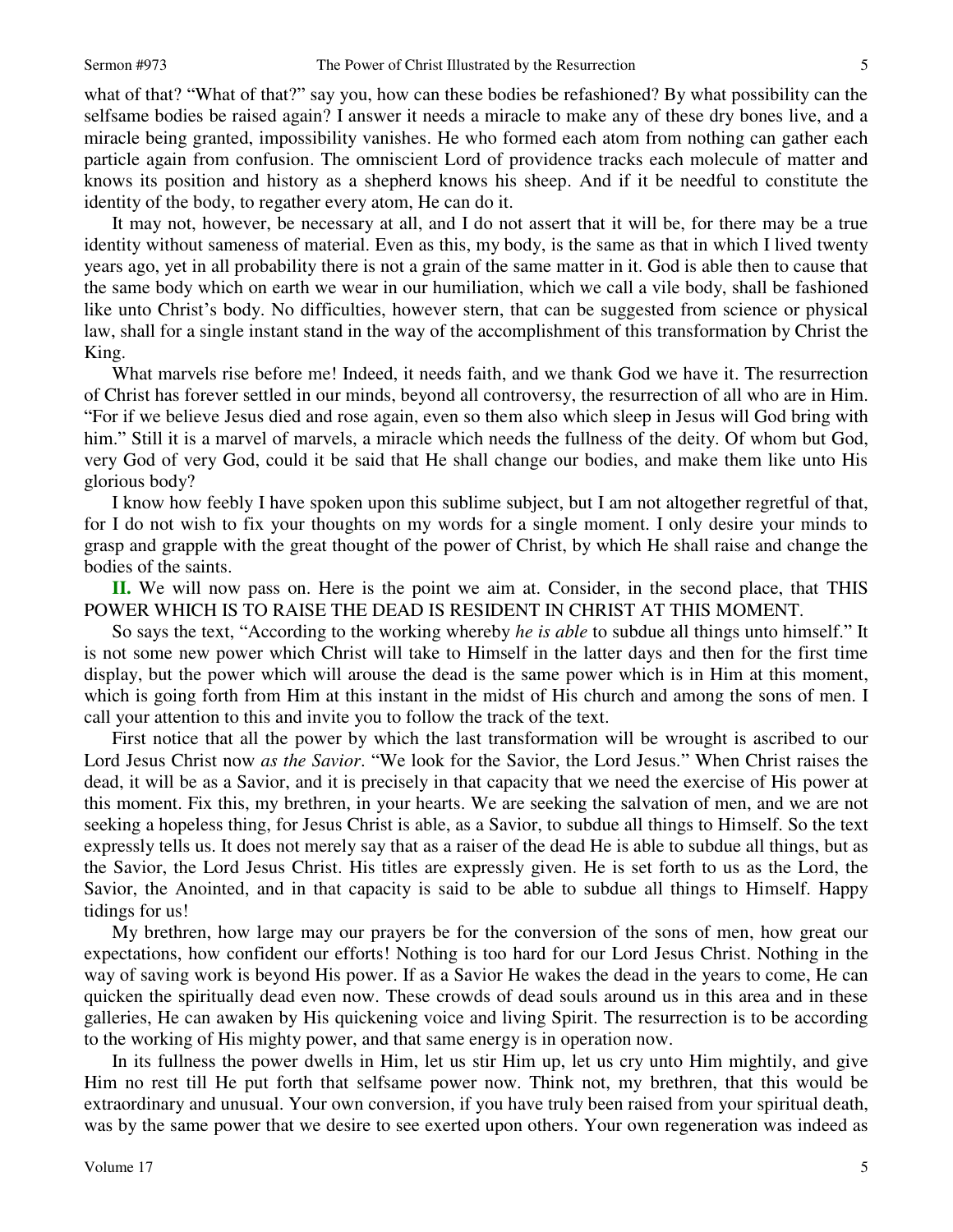remarkable an instance of divine power as the resurrection itself shall be. Ay, and I venture to say it, your spiritual life this very day or any day you choose to mention, is in itself a display of the same working which shall transform this vile body into its glorious condition. The power of the resurrection is being put forth today, it is pulsing through the quickened portion of this audience, it is heaving with life each bosom that beats with love to God, it is preserving the life-courses in the souls of all the spiritual, so that they go not back to their former death in sin.

The power which will work the resurrection will be wonderful, but it will be no new thing. It is everywhere to be beheld in operation in the church of God at this very moment by those who have eyes to see it. And herein I join with the apostle in his prayer, "that the God of our Lord Jesus Christ, the Father of glory, may give unto you the spirit of wisdom and revelation in the knowledge of him: the eyes of your understanding being enlightened; that you may know what is the hope of his calling, and what the riches of the glory of his inheritance in the saints, and what is the exceeding greatness of his power to us-ward who believe, according to the working of his mighty power, which He wrought in Christ, when he raised him from the dead, and set him at his own right hand in the heavenly places, far above all principality, and power, and might, and dominion, and every name that is named, not only in this world, but also in that which is to come: and has put all things under his feet, and gave him to be the head over all things to the church, which is his body, the fullness of him that fills all in all" (Eph 1:17- 23).

Note next that the terms of our text imply that *opposition may be expected to this power,* but that all resistance will be overcome. That word "subdue" supposes a force to be conquered and brought into subjection, "He is able even to subdue all things unto himself." Herein is a great wonder! There will be no opposition to the resurrection. The trumpet sound shall bring the dead from their graves, and no particle shall disobey the summons. But to spiritual resurrection there is resistance—resistance which only omnipotence can vanquish.

In the conversion of sinners natural depravity is an opposing force, for men are set upon their sins, and love not the things of God, neither will they hearken to the voice of mercy. My brethren, to remove all our fears concerning our Lord's ability to save, the word is here used, "He is able", not only to raise all things from the dead, but "*to subdue* all things to himself." Here again I would bid you take the encouragement the text presents you. If there be opposition to the Gospel, *He* is able to subdue it. If in one man there is a prejudice, if in another man the heart is darkened with error, if one man hates the very name of Jesus, if another is so wedded to his sins that he cannot part from them, if opposition has assumed in some a very determined character, does not the text meet every case? "He is able to subdue all things," to conquer them, to break down the barriers that interpose to prevent the display of His power, and to make those very barriers the means of setting forth that power the more gloriously. "He is able even to subdue all things."

O take this to the mercy seat, you who will be seeking the souls of men this month! Take it to Him and plead this word of the Holy Spirit in simple, childlike Faith. When there is a difficulty you cannot overcome, take it to Him, for He is "able to subdue."

Note next that the language of our text *includes all supposable cases*. He is able to "subdue *all* things unto himself," not here and there one, but "*all* things." Brethren, there is no man in this world so fallen, debased, depraved, and willfully wicked, that Jesus cannot save him—not even among those who live beyond the reach of ordinary ministry. He can bring the heathen to the Gospel, or the Gospel to them. The wheels of providence can be so arranged that salvation shall be brought to the outcasts. Even war, famine, and plague, may become messengers for Christ, for He, too, rides upon the wings of the wind.

There lived some few years ago in Perugia, in Italy, a man of the loosest morals and the worst conceivable disposition. He had given up all religion, he loathed God, and had arrived at such a desperate state of mind that he had conceived affection for the devil and endeavored to worship the evil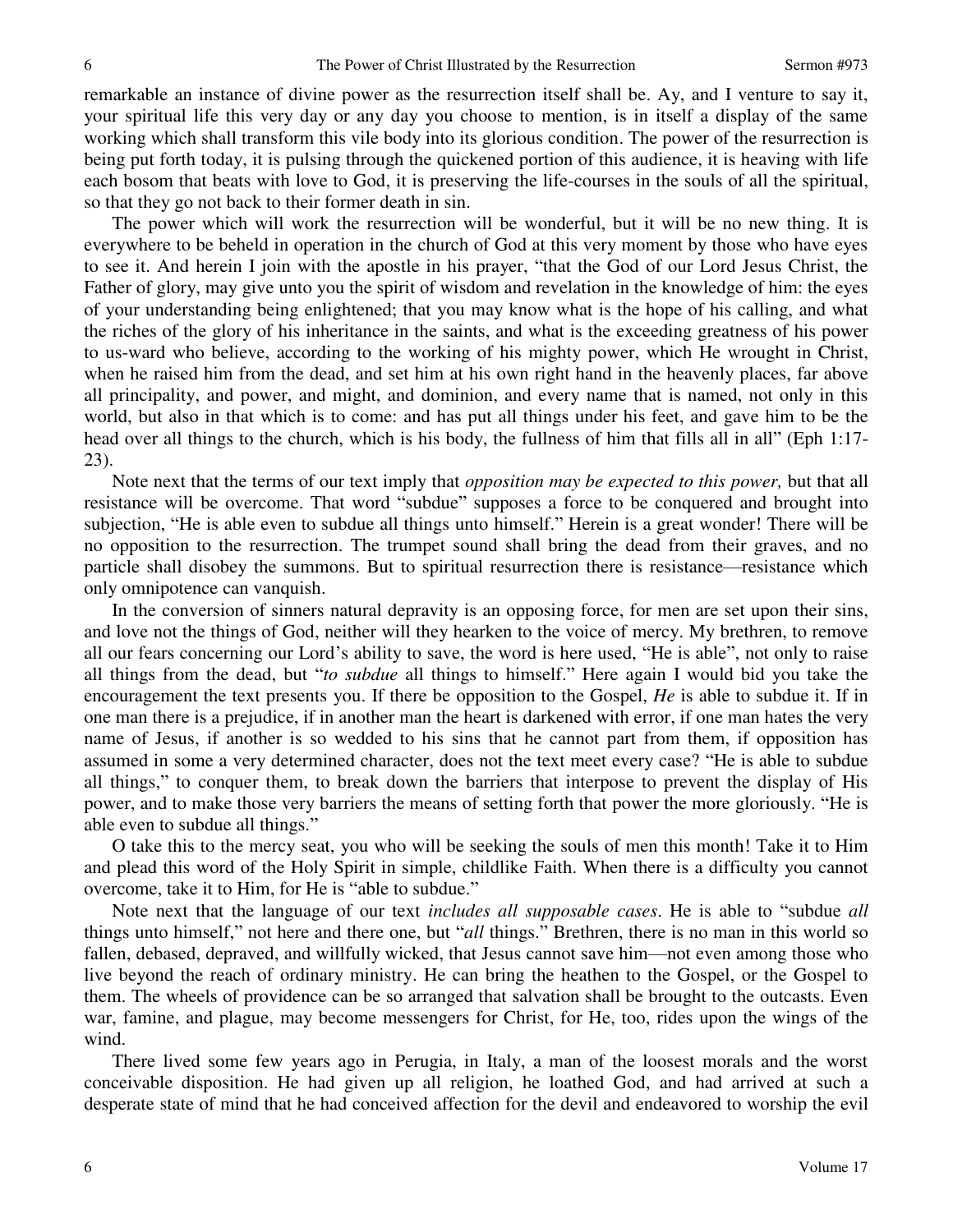one. Imagining Satan to be the image and embodiment of all rebellion, free-thinking, and lawlessness, he deified him in his own mind, and desired nothing better than to be a devil himself.

On one occasion, when a Protestant missionary had been in Perugia preaching, a priest happened to say in this man's hearing, that there were Protestants in Perugia, and the city was being defiled by heretics. "And who do you think Protestants are?" said he. "They are men who have renounced Christ and worship the devil." A gross and outrageous lie was this, but it answered far other ends than its author meant.

The man, hearing this, thought, "Oh, then I will go and meet with them, for I am much of their mind." And away he went to the Protestant meeting, in the hope of finding an assembly who propagated lawlessness and worshipped the devil. He there heard the Gospel and was saved. Behold in this and in ten thousand cases equally remarkable, the ability of our King to subdue all things unto Himself.

How can any man whom God ordains to save escape from that eternal love which is as omnipresent as the deity itself? "He is able to subdue all things to himself." If His sword cannot reach the far-off ones, His arrows can, and even at this hour they are sharp in His enemy's hearts. No boastful Goliath can stand before our David. Though the weapon which He uses today be but a stone from the brook, yet shall the Philistine be subdued. If there should be in this place a Deist, an Atheist, a Romanist, or even a lover of the devil, if he be but a man, mercy yet can come to him. Jesus Christ is able to subdue him unto Himself. None have gone too far, and none are too hardened. While the Christ lives in heaven we need never despair of any who are still in this mortal life, "He is able to subdue all things unto himself."

You will observe in the text that *nothing is said concerning the unfitness of the means*. My fears often are lest souls should not be saved by our instrumentality because of faultiness in us. We fear lest we should not be prayerful enough, or energetic enough, or earnest enough. Or that it should be said, "He could not do many mighty works there because of their unbelief."

But the text seems to obliterate man altogether, "He is able to subdue all things unto himself"—that is to say, *Jesus* does it, *Jesus* can do it, will do it all. By the feeblest means He can work mightily, can take hold of us, unfit as we are for service, and make us fit, can grasp us in our folly and teach us wisdom, take us in our weakness and make us strong. My brethren, if we had to find resources for ourselves, and to rely upon ourselves, our enterprise might well be renounced, but since *He* is able, we will cast the burden of this work on Him, and go to Him in believing prayer, asking Him to work mightily through us to the praise of His glory, for, "He is able even to subdue all things unto himself."

Note that the ability is said in the text to be *present with the Savior now*. I have already pointed that out to you, but I refer to it again. The resurrection is a matter of the future, but the working which shall accomplish the resurrection is a matter of the present. "According to the working whereby he is able even to subdue all things unto himself," Jesus is as strong now as He ever will be, for He changes not. At this moment He is as able to convert souls as at the period of the brightest revival, or at Pentecost itself. There are no ebbs and flows with Christ's power. Omnipotence is in the hand that once was pierced, permanently abiding there. Oh, if we could but rouse it. If we could but bring the Captain of the host to the field again, to fight for His church, to work His servants! What marvels should we see, for He is able. We are not straitened in Him, we are straitened in ourselves if straitened at all.

Once more, for your comfort let it be remembered that the fact of there having been, as it were, a considerable time in which few have been converted to Christ, is no proof that His power is slackening, for it is well known to you that very few have as yet been raised from the dead, only here and there one like Lazarus and the young man at the gates of Nain, but you do not therefore doubt the Lord's power to raise the dead. Though He tarries, we do not mistrust His power to fulfill His promise in due time.

Now the power which is restrained, as it were, so that it does not work the resurrection yet, is the same which may have been restrained in the Christian church for a while, but which will be as surely put forth ere long in conversion as it will be in the end of time to accomplish the resurrection. Let us cry unto our Lord, for He has but to will it and thousands of sinners will be saved. Let us lift up our hearts to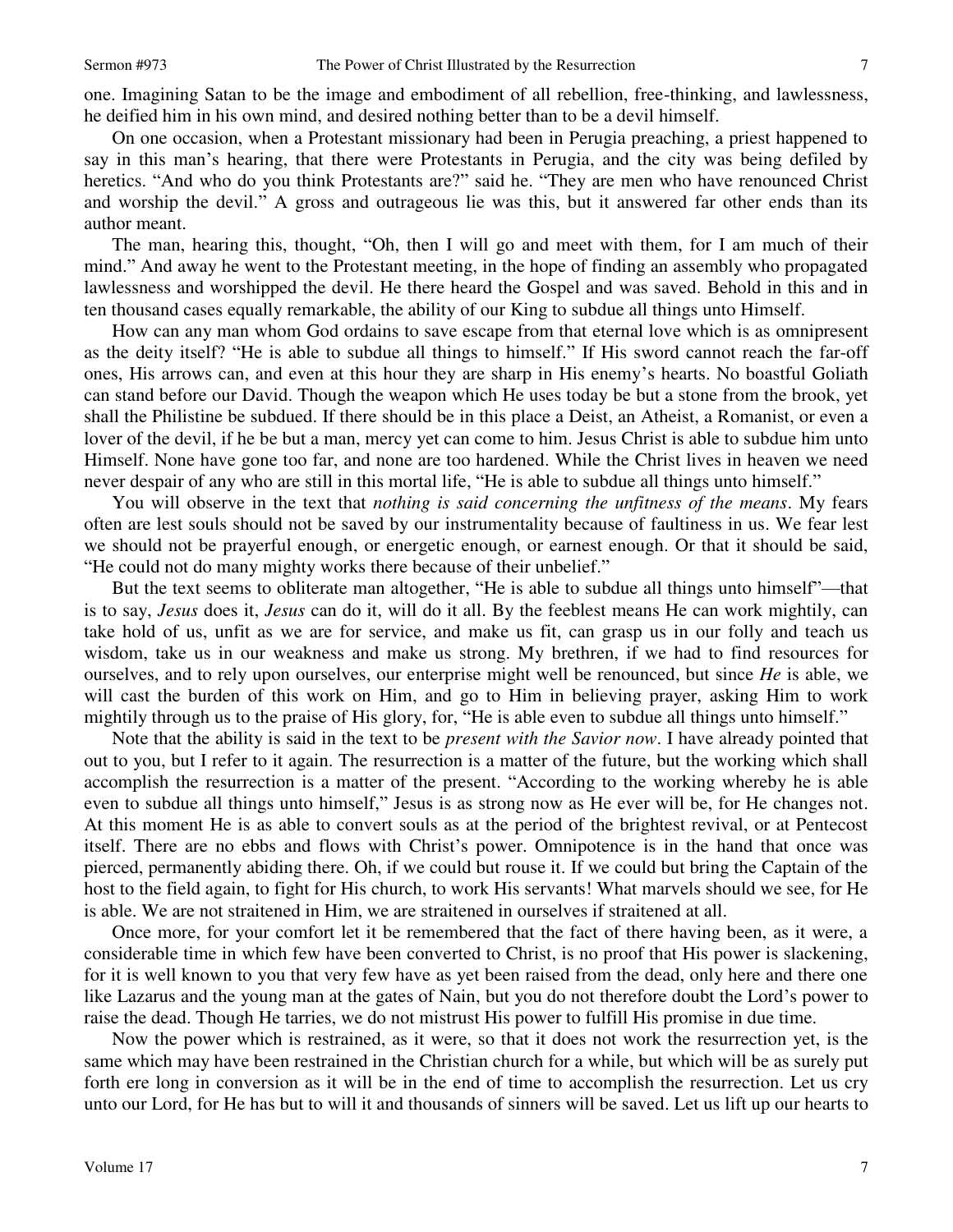Him who has but to speak the word and whole nations shall be born unto Him. The resurrection will not be a work occupying centuries, it will be accomplished at once.

And so it may be in this house of prayer, and throughout London, and throughout the world, Christ will do a great and speedy work to the amazement of all beholders. He will send forth the rod of His strength out of Zion, and rule in the midst of His enemies. He will unmask His batteries, He will spring His mines, He will advance His outworks, He will subdue the city of His adversaries, and ride victoriously through the Bozrah of His foes. Who shall stay His hand? Who shall say unto Him, "What doest thou?"

I wish we had time to work out the parallel which our text suggests, between the resurrection and the subduing of all things. The resurrection will be worked by the divine power, and the subduing of sinners is a precisely similar instance of salvation. All men are dead in sin, but He can raise them. Many of them are corrupt with vice, but He can transform them. Some of them are, as it were, lost to all hope, like the dead body scattered to the winds, desperate cases for whom even pity seems to waste her sighs. But He who raises the dead of all sorts, with a word can raise sinners of all sorts by the selfsame power.

And as the dead when raised are made like to Christ, so the wicked when converted are made like to Jesus too. Brilliant examples of virtue shall be found in those who were terrible instances of vice. The most depraved and dissolute shall become the most devout and earnest. From the vile body to the glorybody, what a leap, and from the sinner damnable in lust to the saint bright with the radiance of sanctity, what a space! The leap seems very far, but omnipotence can bridge the chasm. The Savior, the Lord Jesus Christ is able to do it. He is able to do it in ten thousand thousand cases, able to do it at this very moment.

My anxious desire is to engrave this one thought upon your hearts, my brethren and sisters, yea, to write it on the palms of those hands with which you are about to serve the Lord. Learn it and forget it not—almighty power lies with Jesus to achieve the purpose upon which our heart is set, namely, the conversion of many unto Himself.

**III.** I said I would ask you to consider, in the third place, THE WORK WHICH WE DESIRE TO SEE ACCOMPLISHED. I will not detain you, however, with that consideration further than this.

Brethren, we long to see the Savior subduing souls *unto Himself*. Not to our way of thinking, not to our church, not to the honor of our powers of persuasion, but *"unto himself."* "He is able even to subdue all things unto himself."

O sinner, how I wish you were subdued to Jesus, to kiss those dear feet that were nailed for you, to love in life Him who loved you to the death. Ah! soul, it were a blessed subjection for you. Never subject of earthly monarch so happy in his king as you would be. God is our witness, we who preach the Gospel, we do not want to subdue you to ourselves, as though we would rule you and be lords over your spirits. It is to Jesus, to Jesus only, that we would have you subdued. O that you desired this subjection, it would be liberty, and peace, and joy to you!

Notice that this subjection is eminently to be desired, since it consists in transformation. Catch the thought of the text. He transforms the vile body into His glorious body, and this is a part of the subjection of all things unto Himself. But do you call that subjection? Is it not a subjection to be longed after with an insatiable desire, to be so subdued to Christ that I, a poor vile sinner, may become like Him, holy, harmless, undefiled?

This is the subjection that we wish for you, O unconverted ones. We trust we have felt it ourselves, we pray you may feel it too. He is able to give it to you. Ask it of Him at once. Now breathe the prayer, now believe that the Savior can work the transformation even in you, in you at this very moment. And O my brethren in the faith, pray for sinners now. While they are pleading, plead for them that this subjection which is an uplifting, this conquering which is a liberating, may be accomplished in them.

For, remember again, that to be subjected to Christ is, according to our text, to be fitted for heaven. He will change our vile body and make it like the body of His glory. The body of the glory is a body fitted for glory, a body which participates in glory. The Lord Jesus can make you, sinner, though now